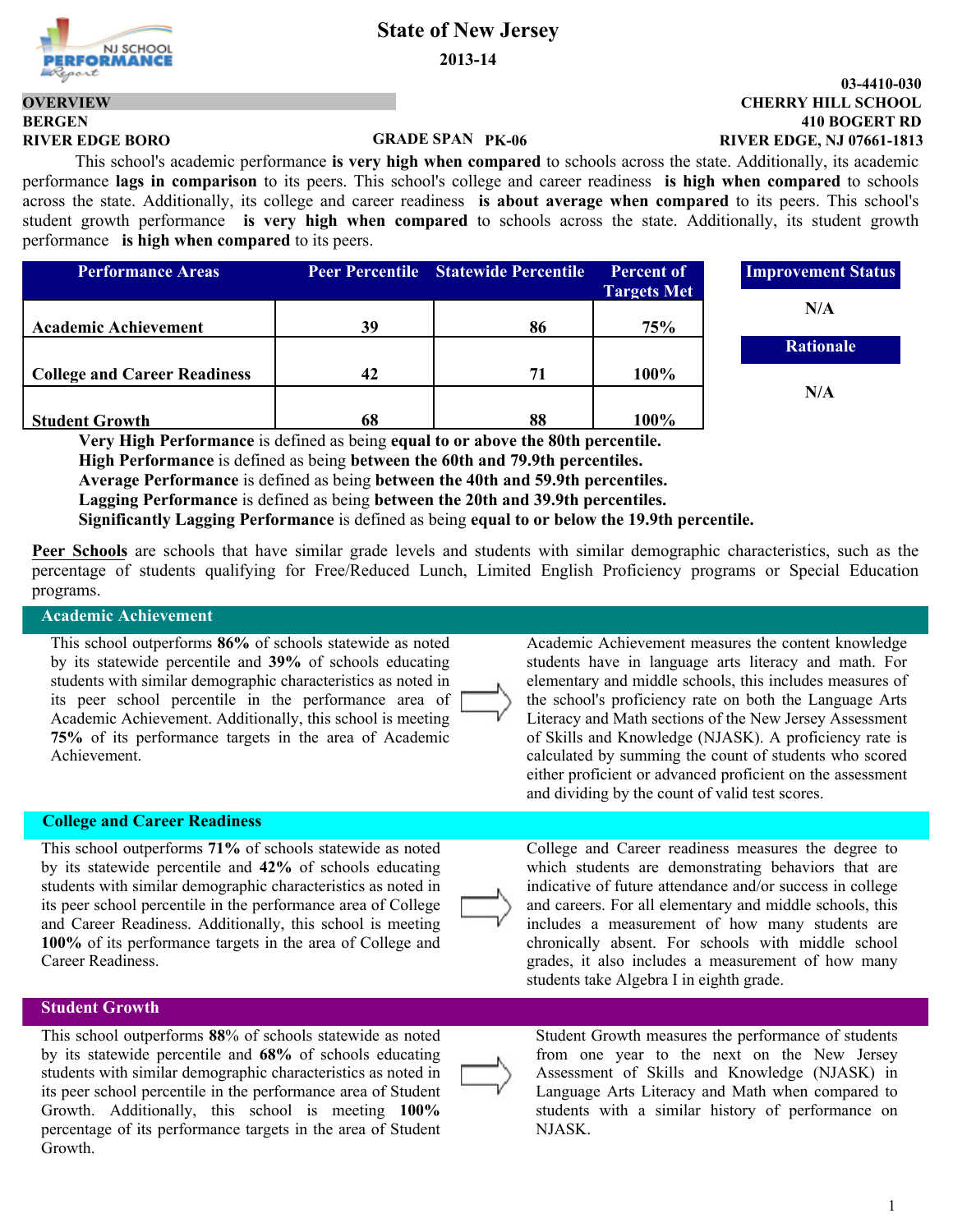

### **DEMOGRAPHIC INFORMATION**

#### **BERGEN**

### **GRADE SPAN**

#### **410 BOGERT RD CHERRY HILL SCHOOL 03-4410-030 RIVER EDGE BORO PK-06 RIVER EDGE, NJ 07661-1813**

#### **Enrollment by Grade**



Note: "UG" represents the count of students who are 'on roll' in this school but who are educated in ungraded classrooms, meaning that the classrooms may contain students from multiple grade levels. Two

| <b>Total School Enrollment</b> |     |  |  |  |  |
|--------------------------------|-----|--|--|--|--|
| 2011-12                        | 710 |  |  |  |  |
| 2012-13                        | 724 |  |  |  |  |
| 2013-14                        |     |  |  |  |  |

### **Enrollment Trends by Program Participation**



## **Current Year Enrollment by Program Participation**

| 2013-2014                                     | <b>Count of</b> | % of              |
|-----------------------------------------------|-----------------|-------------------|
|                                               | <b>Students</b> | <b>Enrollment</b> |
| <b>Students with Disability</b>               | 118             | 16%               |
| <b>Economically Disadvantaged</b><br>Students |                 | $0.0\%$           |
| <b>Limited English Proficient</b><br>Students | 54              | 7.5%              |

#### **Language Diversity**

This table presents the percentage of students who primarily speak each language in their home.

| 2013-14  | Percent |
|----------|---------|
| English  | 64.8%   |
| Korean   | 13.8%   |
| Chinese  | 4.8%    |
| Spanish  | $3.0\%$ |
| Russian  | 1.7%    |
| Japanese | 1.2%    |
| Other    | 10.6%   |

#### **Enrollment by Ethnic/Racial Subgroup**

This graph presents the percentages of enrollment for each subgroup defined by the No Child Left Behind Act of 2001



#### **Enrollment by Gender**

This graph presents the count of students by gender who were 'on roll' in

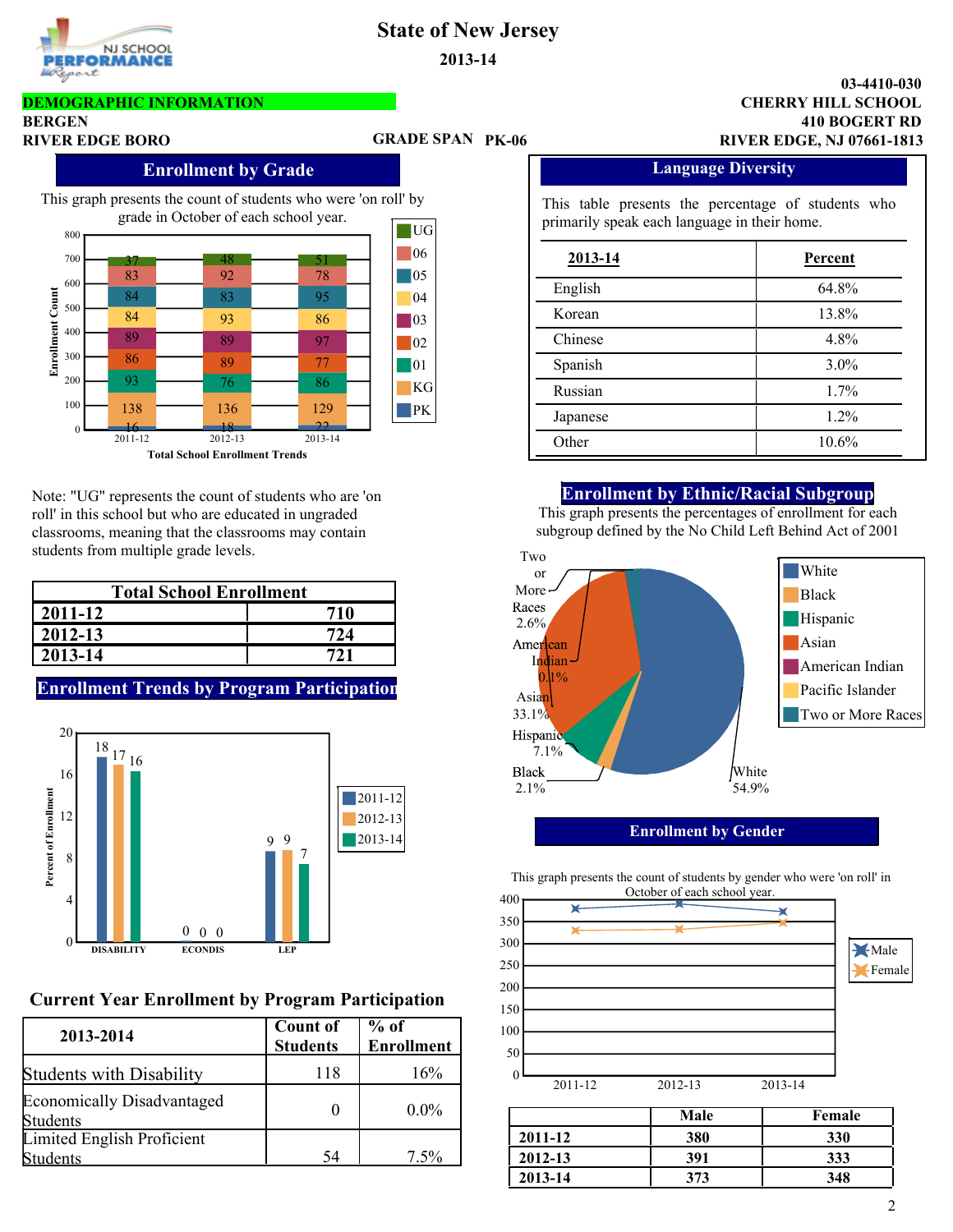

**2013-14**

## **ACADEMIC ACHIEVEMENT**

## **BERGEN**

#### **GRADE SPAN**

#### **410 BOGERT RD CHERRY HILL SCHOOL 03-4410-030 RIVER EDGE BORO PK-06 RIVER EDGE, NJ 07661-1813**

Academic Achievement measures the content knowledge students have in language arts literacy and math. In elementary and middle school, this includes the outcomes of the New Jersey Assessment of Skills and Knowledge (NJASK). The first column - Schoolwide Performance - in the table below includes measures of the total schoolwide proficiency rate in both language arts literacy and math. The second column - Peer School Percentile - indicates where the school's proficiency rate compares to its group of peer schools. For example, a school that has a peer school percentile of 65 has a proficiency rate that is higher than 65% of its peer schools. The third column - Statewide Percentile - indicates where the school's proficiency rate compares to schools across the state. For example, a school that has a statewide percentile of 30 has a proficiency rate that is higher than 30% of all schools with NJASK scores statewide. The last column - Percent of Targets Met - presents the percentage of progress targets met as defined by the NJDOE's NCLB waiver.

The Summary row presents the averages of the peer school percentiles, the average of statewide percentiles and the percentage of statewide targets met.

| <b>Academic Achievement Indicators</b>    | <b>Schoolwide</b><br>Performance | Peer<br><b>Percentile</b> | <b>State</b><br>Percentile | <b>Percent of Targets</b><br>Met |
|-------------------------------------------|----------------------------------|---------------------------|----------------------------|----------------------------------|
| NJASK Language Arts Proficiency and above | 87%                              | 42                        | 90                         | 75%                              |
| NJASK Math Proficiency and above          | 92%                              | 36                        | 82                         | 75%                              |
| <b>SUMMARY - Academic Achievement</b>     |                                  | 39                        | 86                         | 75%                              |

#### **NCLB Progress Targets - Language Arts Literacy**

This table presents the Progress Targets as uniquely calculated for each subgroup in each school under NJDOE's NCLB waiver. The methodology - as defined by the United States Department of Education - is calculated so that each subgroup will halve the gap between their 2011 proficiency rate and 100% proficiency by 2017.

| <b>Subgroups</b>                              | <b>Total Valid Pass</b> | Rate | <b>Target</b> | Met            |
|-----------------------------------------------|-------------------------|------|---------------|----------------|
|                                               | <b>Scores</b>           |      |               | Target?        |
| Schoolwide                                    | 341                     | 86.5 | 89.6          | YES*           |
| White                                         | 183                     | 85.8 | 90            | YES*           |
| <b>Black</b>                                  |                         |      |               |                |
| Hispanic                                      |                         |      |               |                |
| American Indian                               |                         |      |               |                |
| Asian                                         | 114                     | 91.2 | 88.5          | <b>YES</b>     |
| Two or More Races                             |                         |      |               |                |
| <b>Students with Disability</b>               | 52                      | 63.4 | 78.1          | N <sub>O</sub> |
| Limited English Proficient<br><b>Students</b> |                         |      |               |                |
| Economically<br>Disadvantaged Students        |                         |      |               |                |

**YES\* = Met Progress Target(Confidence Interval Applied)** Data is presented for subgroups when the count is high enough under NCLB suppression rules.

### **Proficiency Trends - Language Arts Literacy**

This graph presents the percentage of students who scored in the Advanced Proficient, Proficient and Partially Proficient categories of the statewide Language Arts Literacy assessment over the prior four years.

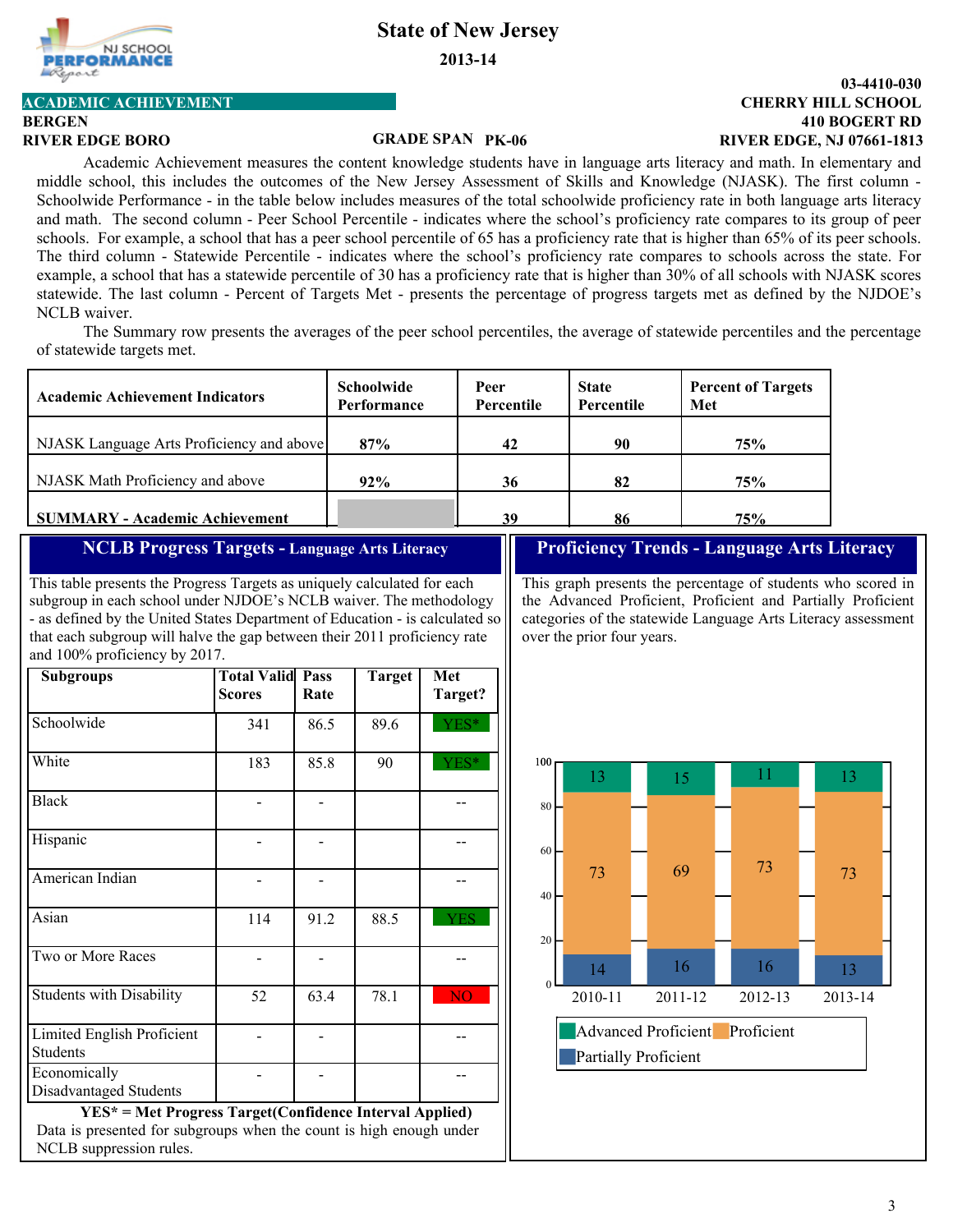

**2013-14**

### **410 BOGERT RD CHERRY HILL SCHOOL 03-4410-030**

**ACADEMIC ACHIEVEMENT**

### **BERGEN**

#### **RIVER EDGE BORO PK-06 RIVER EDGE, NJ 07661-1813 GRADE SPAN**

## **NCLB Progress Targets - Math**

This table presents the Progress Targets as uniquely calculated for each subgroup in each school under NJDOE's NCLB waiver. The methodology - as defined by the United States Department of Education - is calculated so that each subgroup will halve the gap between their 2011 proficiency rate and 100% proficiency by 2017.

| <b>Subgroups</b>                              | <b>Total Valid</b><br><b>Scores</b> | Pass<br>Rate | <b>Target</b> | Met<br>Target? |
|-----------------------------------------------|-------------------------------------|--------------|---------------|----------------|
| Schoolwide                                    | 341                                 | 91.5         | 90            | <b>YES</b>     |
| White                                         | 183                                 | 92.3         | 90            | <b>YES</b>     |
| <b>Black</b>                                  |                                     |              |               |                |
| Hispanic                                      |                                     |              |               |                |
| American Indian                               |                                     |              |               |                |
| Asian                                         | 114                                 | 93           | 90            | <b>YES</b>     |
| Two or More Races                             |                                     |              |               |                |
| <b>Students with Disability</b>               | 52                                  | 71.1         | 90            | <b>NO</b>      |
| Limited English<br>Proficient Students        |                                     |              |               |                |
| Economically<br><b>Disadvantaged Students</b> |                                     |              |               |                |

**YES\* = Met Progress Target(Confidence Interval Applied)**

Data is presented for subgroups when the count is high enough under NCLB suppression rules.

**Proficiency Trends - Math** 

This graph presents the percentage of students who scored in the Advanced Proficient, Proficient and Partially Proficient categories of the statewide Math assessment over the prior four years.

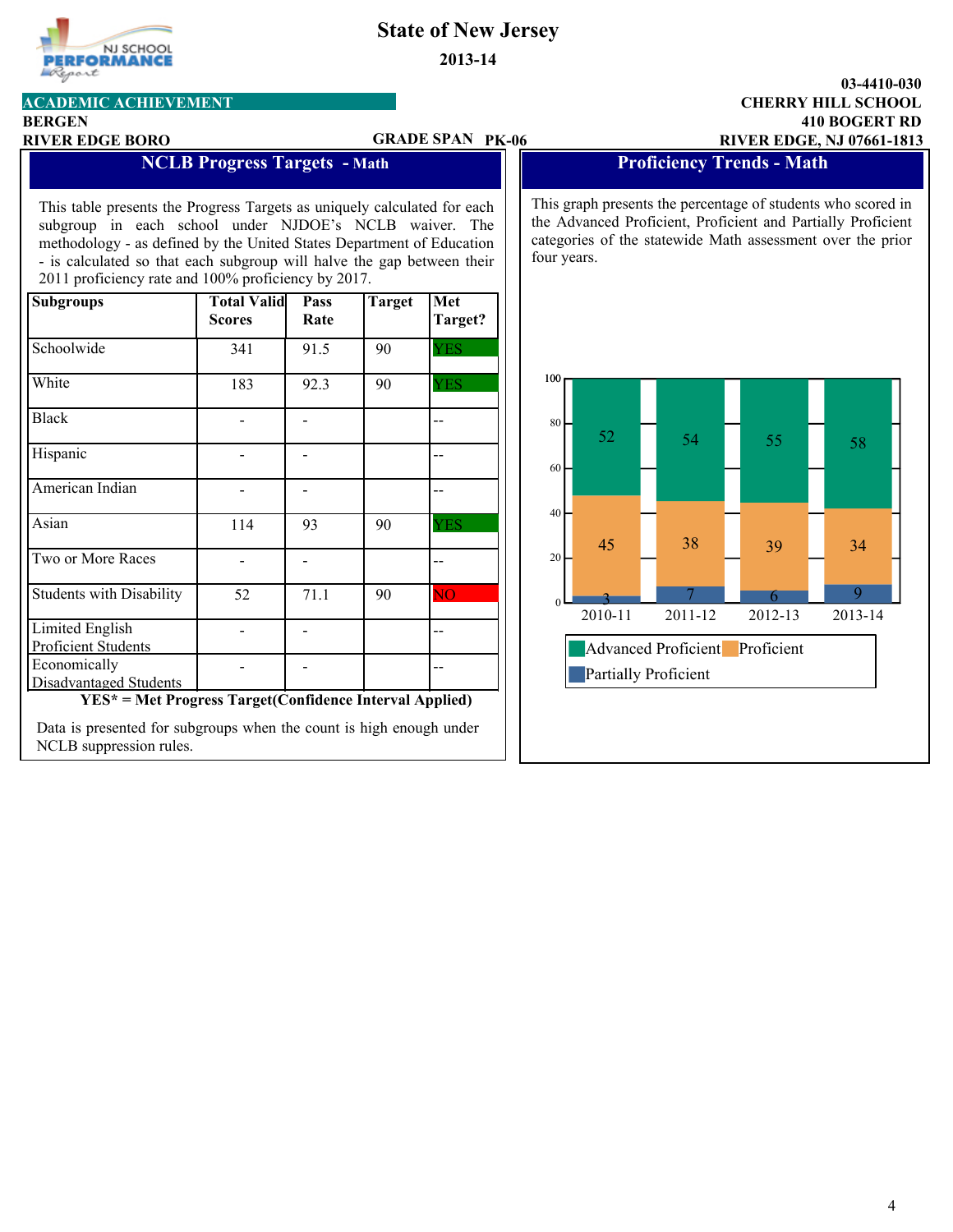**2013-14**

| NJ SCHOOL          |
|--------------------|
| <b>PERFORMANCE</b> |
|                    |

## **ACADEMIC ACHIEVEMENT**

## **BERGEN**

#### **RIVER EDGE BORO PK-06 RIVER EDGE, NJ 07661-1813 GRADE SPAN**

### **410 BOGERT RD CHERRY HILL SCHOOL 03-4410-030**

#### **NJASK Results - Language Arts Literacy Grade Level - 03**

This table presents the grade level proficiency results, as measured by NJASK, in Advanced Proficient, Proficient, and Partially Proficient categories for all appropriate subgroups.

| <b>Subgroups</b>                              | Advanced<br>Proficient | <b>Proficient</b> | <b>Partially</b><br>Proficient |
|-----------------------------------------------|------------------------|-------------------|--------------------------------|
| Schoolwide                                    | 6%                     | 76%               | 17%                            |
| White                                         | 8%                     | 76%               | 16%                            |
| <b>Black</b>                                  |                        |                   |                                |
| Hispanic                                      |                        |                   |                                |
| American Indian                               |                        |                   |                                |
| Asian                                         | 3%                     | 83%               | 13%                            |
| Two or More Races                             |                        |                   |                                |
| <b>Students with Disability</b>               | 8%                     | 54%               | 38%                            |
| Limited English Proficient Students           |                        |                   |                                |
| <b>Economically Disadvantaged</b><br>Students |                        |                   |                                |

Data is presented for subgroups when the count is high enough under NCLB suppression rules.

### **NJASK Results - Language Arts Literacy Grade Level - 04**

This table presents the grade level proficiency results, as measured by NJASK, in Advanced Proficient, Proficient, and Partially Proficient categories for all appropriate subgroups.

| <b>Subgroups</b>                                                                               | <b>Advanced</b> | Proficient | <b>Partially</b> |  |  |  |
|------------------------------------------------------------------------------------------------|-----------------|------------|------------------|--|--|--|
|                                                                                                | Proficient      |            | Proficient       |  |  |  |
| Schoolwide                                                                                     | 12%             | 76%        | 12%              |  |  |  |
| White                                                                                          | 13%             | 75%        | 13%              |  |  |  |
| <b>Black</b>                                                                                   |                 |            |                  |  |  |  |
| Hispanic                                                                                       |                 |            |                  |  |  |  |
| American Indian                                                                                |                 |            |                  |  |  |  |
| Asian                                                                                          | 16%             | 80%        | $4\%$            |  |  |  |
| Two or More Races                                                                              |                 |            |                  |  |  |  |
| <b>Students with Disability</b>                                                                |                 |            |                  |  |  |  |
| Limited English Proficient Students                                                            |                 |            |                  |  |  |  |
| <b>Economically Disadvantaged</b><br><b>Students</b>                                           |                 |            |                  |  |  |  |
| Data is presented for subgroups when the count is high enough under<br>NCLB suppression rules. |                 |            |                  |  |  |  |

#### **NJASK Proficiency Trends - Language Arts Literacy - Grade Level - 03**

This graph presents the grade level outcomes in the categories of Advanced Proficient, Proficient, and Partially Proficient over the last four years.



#### **NJASK Proficiency Trends - Language Arts Literacy - Grade Level - 04**

This graph presents the grade level outcomes in the categories of Advanced Proficient, Proficient, and Partially Proficient over the last four years.

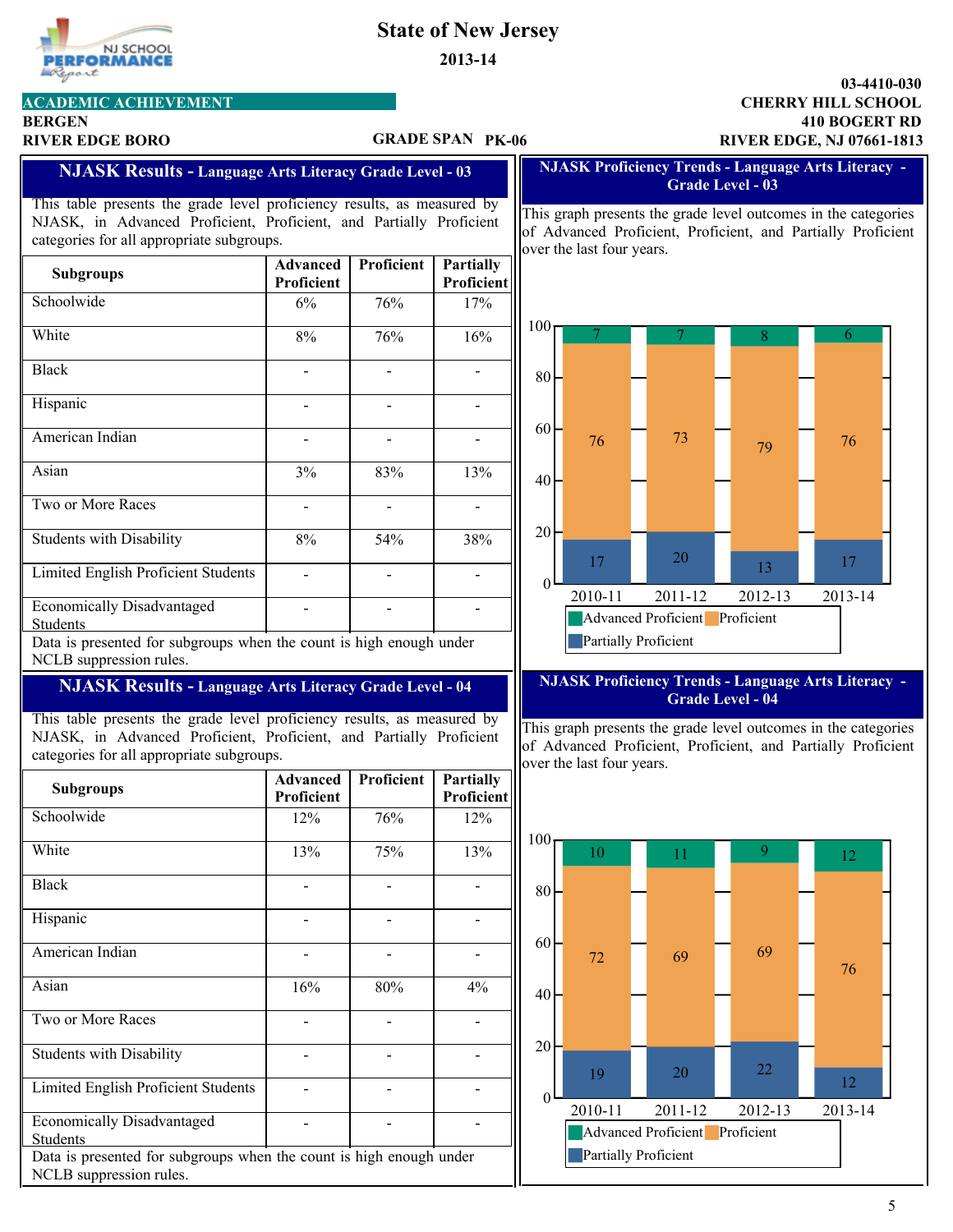**2013-14**

# **CHERRY HILL SCHOOL 03-4410-030**

| <b>BERGEN</b><br><b>RIVER EDGE BORO</b>                                                                                                                                                     |                          |                | <b>GRADE SPAN PK-06</b>        | <b>410 BOGERT RD</b><br><b>RIVER EDGE, NJ 07661-1813</b>                                                                                                    |
|---------------------------------------------------------------------------------------------------------------------------------------------------------------------------------------------|--------------------------|----------------|--------------------------------|-------------------------------------------------------------------------------------------------------------------------------------------------------------|
| <b>NJASK Results - Language Arts Literacy Grade Level - 05</b>                                                                                                                              |                          |                |                                | <b>NJASK Proficiency Trends - Language Arts Literacy -</b><br><b>Grade Level - 05</b>                                                                       |
| This table presents the grade level proficiency results, as measured by<br>NJASK, in Advanced Proficient, Proficient, and Partially Proficient<br>categories for all appropriate subgroups. |                          |                |                                | This graph presents the grade level outcomes in the categories<br>of Advanced Proficient, Proficient, and Partially Proficient<br>over the last four years. |
| <b>Subgroups</b>                                                                                                                                                                            | Advanced<br>Proficient   | Proficient     | <b>Partially</b><br>Proficient |                                                                                                                                                             |
| Schoolwide                                                                                                                                                                                  | 16%                      | 72%            | 12%                            |                                                                                                                                                             |
| White                                                                                                                                                                                       | 10%                      | 82%            | $8\%$                          | $100-$<br>16<br>18<br>20<br>20                                                                                                                              |
| <b>Black</b>                                                                                                                                                                                |                          |                |                                | 80                                                                                                                                                          |
| Hispanic                                                                                                                                                                                    | $\blacksquare$           | $\overline{a}$ | $\overline{\phantom{a}}$       |                                                                                                                                                             |
| American Indian                                                                                                                                                                             |                          |                |                                | 60<br>59                                                                                                                                                    |
| Asian                                                                                                                                                                                       | 28%                      | 56%            | 16%                            | 72<br>64<br>72<br>40                                                                                                                                        |
| Two or More Races                                                                                                                                                                           | $\overline{\phantom{0}}$ | $\overline{a}$ |                                |                                                                                                                                                             |
| <b>Students with Disability</b>                                                                                                                                                             | 11%                      | 68%            | 21%                            | 20<br>21                                                                                                                                                    |
| Limited English Proficient Students                                                                                                                                                         | $\blacksquare$           | $\blacksquare$ | $\overline{\phantom{a}}$       | 16<br>12<br>10<br>$\Omega$                                                                                                                                  |
| <b>Economically Disadvantaged</b><br>Students                                                                                                                                               |                          |                |                                | 2011-12<br>2012-13<br>2013-14<br>2010-11<br><b>Advanced Proficient</b><br>Proficient                                                                        |
| Data is presented for subgroups when the count is high enough under<br>NCLB suppression rules.                                                                                              |                          |                |                                | <b>Partially Proficient</b>                                                                                                                                 |
| <b>NJASK Results - Language Arts Literacy Grade Level - 06</b>                                                                                                                              |                          |                |                                | <b>NJASK Proficiency Trends - Language Arts Literacy -</b><br><b>Grade Level - 06</b>                                                                       |
| This table presents the grade level proficiency results, as measured by<br>NJASK, in Advanced Proficient, Proficient, and Partially Proficient<br>categories for all appropriate subgroups. |                          |                |                                | This graph presents the grade level outcomes in the categories<br>of Advanced Proficient, Proficient, and Partially Proficient<br>over the last four years. |
| <b>Subgroups</b>                                                                                                                                                                            | Advanced<br>Proficient   | Proficient     | <b>Partially</b><br>Proficient |                                                                                                                                                             |
| Schoolwide                                                                                                                                                                                  | $20\%$                   | 68%            | 12%                            |                                                                                                                                                             |
| White                                                                                                                                                                                       | 22%                      | 56%            | 22%                            | $100-$<br>8<br>18<br>20<br>21                                                                                                                               |
| <b>Black</b>                                                                                                                                                                                | $\blacksquare$           | $\blacksquare$ | $\blacksquare$                 | 80 <sup>2</sup>                                                                                                                                             |
| Hispanic                                                                                                                                                                                    | $\blacksquare$           | $\blacksquare$ | $\blacksquare$                 |                                                                                                                                                             |
| American Indian                                                                                                                                                                             | $\blacksquare$           | $\blacksquare$ |                                | 60 <sup>1</sup>                                                                                                                                             |

 $26\%$  74% 0%

- - -

- - -

- - -

- - -

Data is presented for subgroups when the count is high enough under NCLB suppression rules. Students





6

## **ACADEMIC ACHIEVEMENT**

Asian

Two or More Races

Students with Disability

Limited English Proficient Students

Economically Disadvantaged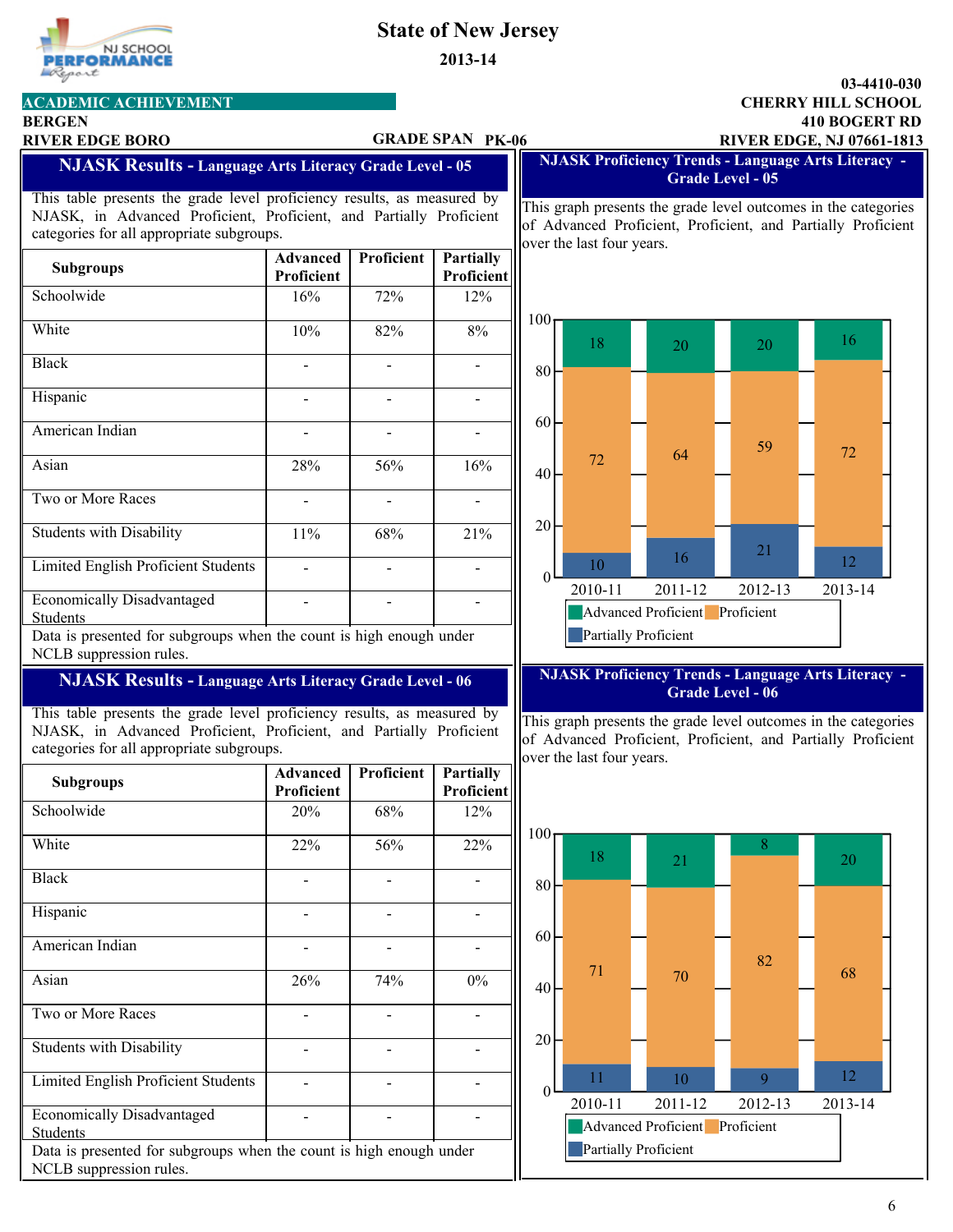**2013-14**

**ACADEMIC ACHIEVEMENT**

#### **GRADE SPAN**

#### **410 BOGERT RD CHERRY HILL SCHOOL 03-4410-030 RIVER EDGE BORO PK-06 RIVER EDGE, NJ 07661-1813**

#### **2013 National Assessment Educational Progress (NAEP)**

The National Assessment of Educational Progress (NAEP) is the largest national assessment of what our nation's students know and can do. NAEP assesses fourth-, eighth-, and twelfth-grade students in subjects such as reading, mathematics, science, and writing. The reporting of NAEP scores on state report cards is a federal mandate. The results of NAEP are also published as the Nation's Report Card, and are available for the nation, states, and, in some cases, urban districts. The NAEP scores on the report card include grades four and eight 2013 reading and math scores for New Jersey which are the last scores published. For subgroup outcomes, visit :

For more information, visit <http://nces.ed.gov/nationsreportcard/> [http://www.nj.gov/education/pr/1314/naep/naep4read.html](http://www.nj.gov/education/pr/1213/naep/naep8read.html)

|                        | <b>Proficiency Percentages</b> |                    |              |            |                 |
|------------------------|--------------------------------|--------------------|--------------|------------|-----------------|
| <b>Grade 4 Reading</b> | <b>State/Nation</b>            | <b>Below Basic</b> | <b>Basic</b> | Proficient | <b>Advanced</b> |
| All Students           | State (NJ)                     | 25                 | 33           | 30         | 12              |
| All Students           | Nation                         | 32                 | 33           | 27         |                 |

#### **2013 National Assessment Educational Progress (NAEP)**

The National Assessment of Educational Progress (NAEP) is the largest national assessment of what our nation's students know and can do. NAEP assesses fourth-, eighth-, and twelfth-grade students in subjects such as reading, mathematics, science, and writing. The reporting of NAEP scores on state report cards is a federal mandate. The results of NAEP are also published as the Nation's Report Card, and are available for the nation, states, and, in some cases, urban districts. The NAEP scores on the report card include grades four and eight 2013 reading and math scores for New Jersey which are the last scores published. For subgroup outcomes, visit :

[http://www.nj.gov/education/pr/1314/naep/naep8read.html](http://www.nj.gov/education/pr/1213/naep/naep8read.html) For more information, visit <http://nces.ed.gov/nationsreportcard/>

|                        |                     | <b>Proficiency Percentages</b> |              |            |          |  |
|------------------------|---------------------|--------------------------------|--------------|------------|----------|--|
| <b>Grade 8 Reading</b> | <b>State/Nation</b> | <b>Below Basic</b>             | <b>Basic</b> | Proficient | Advanced |  |
| All Students           | State (NJ)          |                                | 39           | 40         |          |  |
| All Students           | Nation              | $\sim$<br>ZZ                   | 42           | 32         |          |  |



**BERGEN**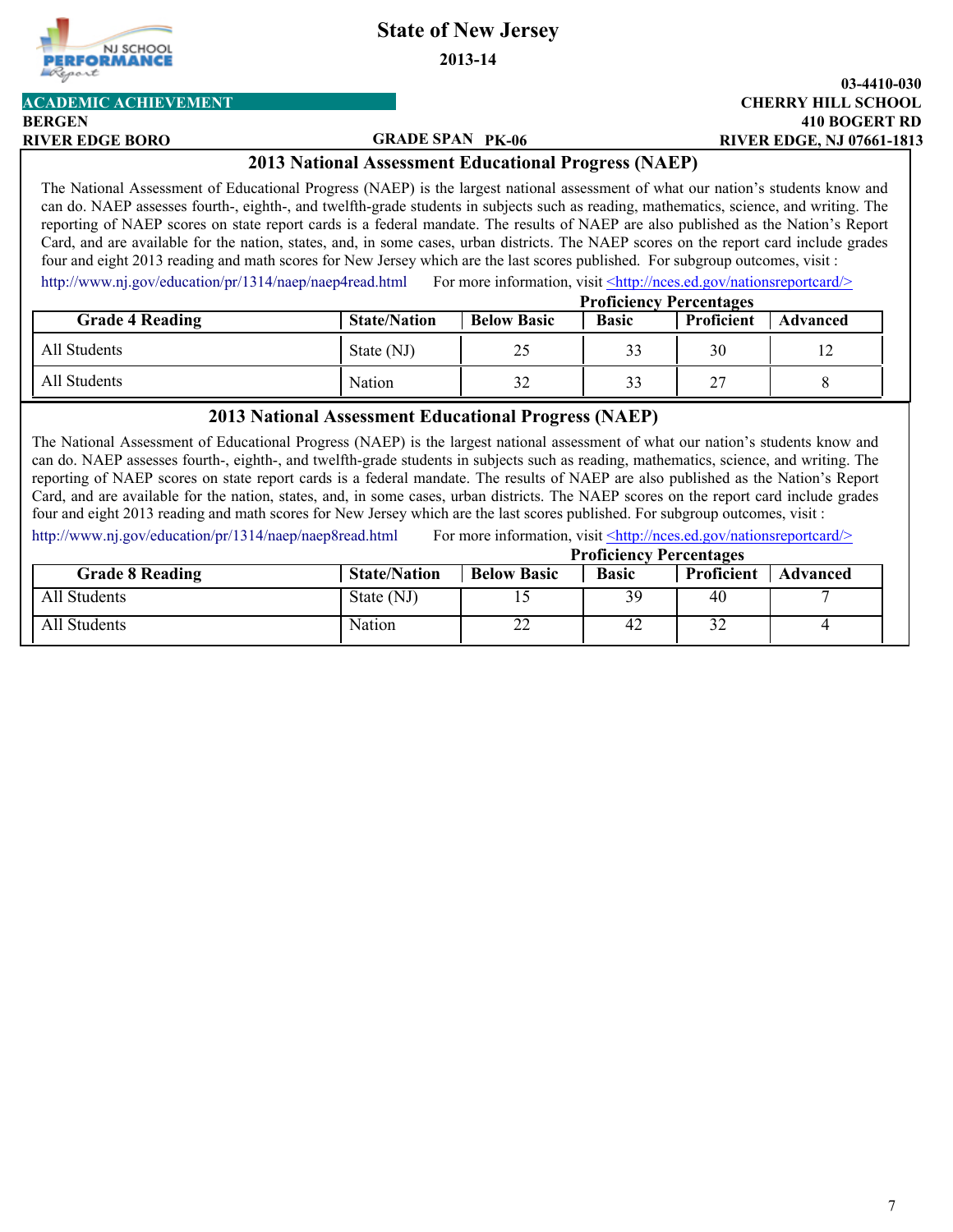**2013-14**

### rt **ACADEMIC ACHIEVEMENT**

NJ SCHOOL **RFORMANCE** 

## **BERGEN**

#### **GRADE SPAN**

#### **410 BOGERT RD CHERRY HILL SCHOOL RIVER EDGE BORO PK-06 RIVER EDGE, NJ 07661-1813**

**03-4410-030**

#### **NJASK Results - MATH Grade Level - 03**

This table presents the grade level proficiency results, as measured by NJASK, in Advanced Proficient, Proficient, and Partially Proficient categories for all appropriate subgroups.

| <b>Subgroups</b>                                     | <b>Advanced</b><br>Proficient | Proficient | <b>Partially</b><br>Proficient |
|------------------------------------------------------|-------------------------------|------------|--------------------------------|
| Schoolwide                                           | 57%                           | 29%        | 14%                            |
| White                                                | 56%                           | 38%        | 6%                             |
| <b>Black</b>                                         |                               |            |                                |
| Hispanic                                             |                               |            |                                |
| American Indian                                      |                               |            |                                |
| Asian                                                | 60%                           | 17%        | 23%                            |
| Two or More Races                                    |                               |            |                                |
| <b>Students with Disability</b>                      | 31%                           | 38%        | 31%                            |
| Limited English Proficient Students                  |                               |            |                                |
| <b>Economically Disadvantaged</b><br><b>Students</b> |                               |            |                                |

Data is presented for subgroups when the count is high enough under NCLB suppression rules.

### **NJASK Results - MATH Grade Level - 04**

This table presents the grade level proficiency results, as measured by NJASK, in Advanced Proficient, Proficient, and Partially Proficient categories for all appropriate subgroups.

| <b>Subgroups</b>                                                                               | <b>Advanced</b><br>Proficient | Proficient | <b>Partially</b><br>Proficient |  |  |  |
|------------------------------------------------------------------------------------------------|-------------------------------|------------|--------------------------------|--|--|--|
| Schoolwide                                                                                     | 61%                           | 33%        | 6%                             |  |  |  |
| White                                                                                          | 50%                           | 40%        | 10%                            |  |  |  |
| <b>Black</b>                                                                                   |                               |            |                                |  |  |  |
| Hispanic                                                                                       |                               |            |                                |  |  |  |
| <b>American Indian</b>                                                                         |                               |            |                                |  |  |  |
| Asian                                                                                          | 80%                           | 20%        | $0\%$                          |  |  |  |
| Two or More Races                                                                              |                               |            |                                |  |  |  |
| <b>Students with Disability</b>                                                                |                               |            |                                |  |  |  |
| Limited English Proficient Students                                                            |                               |            |                                |  |  |  |
| <b>Economically Disadvantaged</b><br><b>Students</b>                                           |                               |            |                                |  |  |  |
| Data is presented for subgroups when the count is high enough under<br>NCLB suppression rules. |                               |            |                                |  |  |  |

#### **NJASK Proficiency Trends - Math - Grade Level - 03**

This graph presents the grade level outcomes in the categories of Advanced Proficient, Proficient, and Partially Proficient over the last four years.



#### **NJASK Proficiency Trends - Math - Grade Level - 04**

This graph presents the grade level outcomes in the categories of Advanced Proficient, Proficient, and Partially Proficient over the last four years.

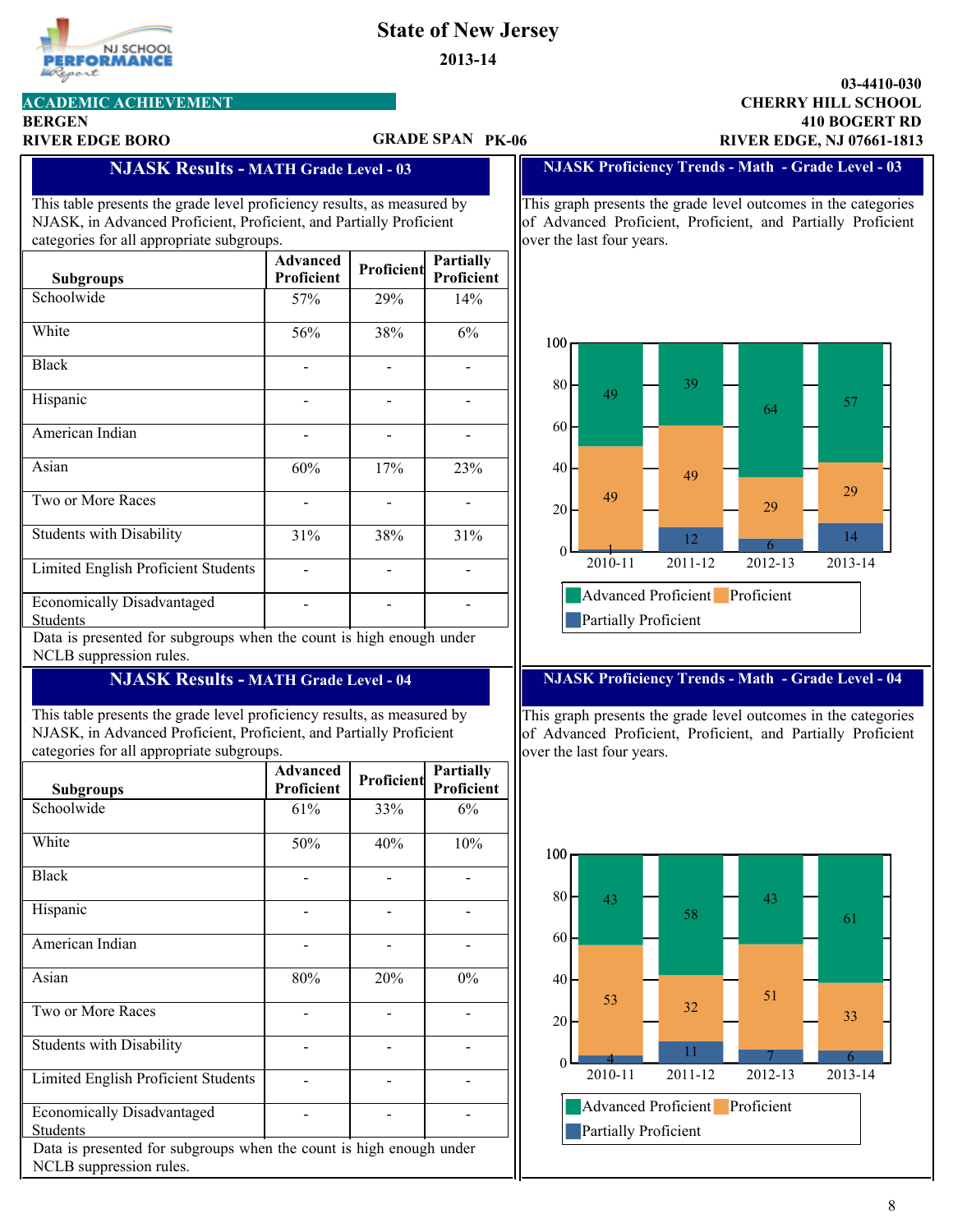**2013-14**

### **410 BOGERT RD CHERRY HILL SCHOOL 03-4410-030**

### **ACADEMIC ACHIEVEMENT**

NJ SCHOOL RFORMANCE

#### **BERGEN**

goort

#### **RIVER EDGE BORO PK-06 RIVER EDGE, NJ 07661-1813 GRADE SPAN**

#### **NJASK Proficiency Trends - Math - Grade Level - 05**

This table presents the grade level proficiency results, as measured by NJASK, in Advanced Proficient, Proficient, and Partially Proficient categories for all appropriate subgroups.

**NJASK Results - MATH Grade Level - 05**

| <b>Subgroups</b>                              | <b>Advanced</b><br>Proficient | Proficient | <b>Partially</b><br>Proficient |
|-----------------------------------------------|-------------------------------|------------|--------------------------------|
| Schoolwide                                    | 56%                           | 38%        | 7%                             |
| White                                         | 53%                           | 41%        | 6%                             |
| <b>Black</b>                                  |                               |            |                                |
| Hispanic                                      |                               |            |                                |
| American Indian                               |                               |            |                                |
| Asian                                         | 69%                           | 28%        | 3%                             |
| Two or More Races                             |                               |            |                                |
| <b>Students with Disability</b>               | 32%                           | 42%        | 26%                            |
| Limited English Proficient Students           |                               |            |                                |
| <b>Economically Disadvantaged</b><br>Students |                               |            |                                |

Data is presented for subgroups when the count is high enough under NCLB suppression rules.

### **NJASK Results - MATH Grade Level - 06**

This table presents the grade level proficiency results, as measured by NJASK, in Advanced Proficient, Proficient, and Partially Proficient categories for all appropriate subgroups.

| Subgroups                                                                                      | <b>Advanced</b><br>Proficient | Proficient | <b>Partially</b><br>Proficient |  |  |  |
|------------------------------------------------------------------------------------------------|-------------------------------|------------|--------------------------------|--|--|--|
| Schoolwide                                                                                     | 57%                           | 36%        | 7%                             |  |  |  |
| White                                                                                          | 42%                           | 50%        | 8%                             |  |  |  |
| <b>Black</b>                                                                                   |                               |            |                                |  |  |  |
| Hispanic                                                                                       |                               |            |                                |  |  |  |
| American Indian                                                                                |                               |            |                                |  |  |  |
| Asian                                                                                          | 93%                           | 7%         | $0\%$                          |  |  |  |
| Two or More Races                                                                              |                               |            |                                |  |  |  |
| <b>Students with Disability</b>                                                                |                               |            |                                |  |  |  |
| <b>Limited English Proficient Students</b>                                                     |                               |            |                                |  |  |  |
| <b>Economically Disadvantaged</b><br><b>Students</b>                                           |                               |            |                                |  |  |  |
| Data is presented for subgroups when the count is high enough under<br>NCLB suppression rules. |                               |            |                                |  |  |  |

This graph presents the grade level outcomes in the categories of Advanced Proficient, Proficient, and Partially Proficient over the last four years.



#### **NJASK Proficiency Trends - Math - Grade Level - 06**

This graph presents the grade level outcomes in the categories of Advanced Proficient, Proficient, and Partially Proficient over the last four years.

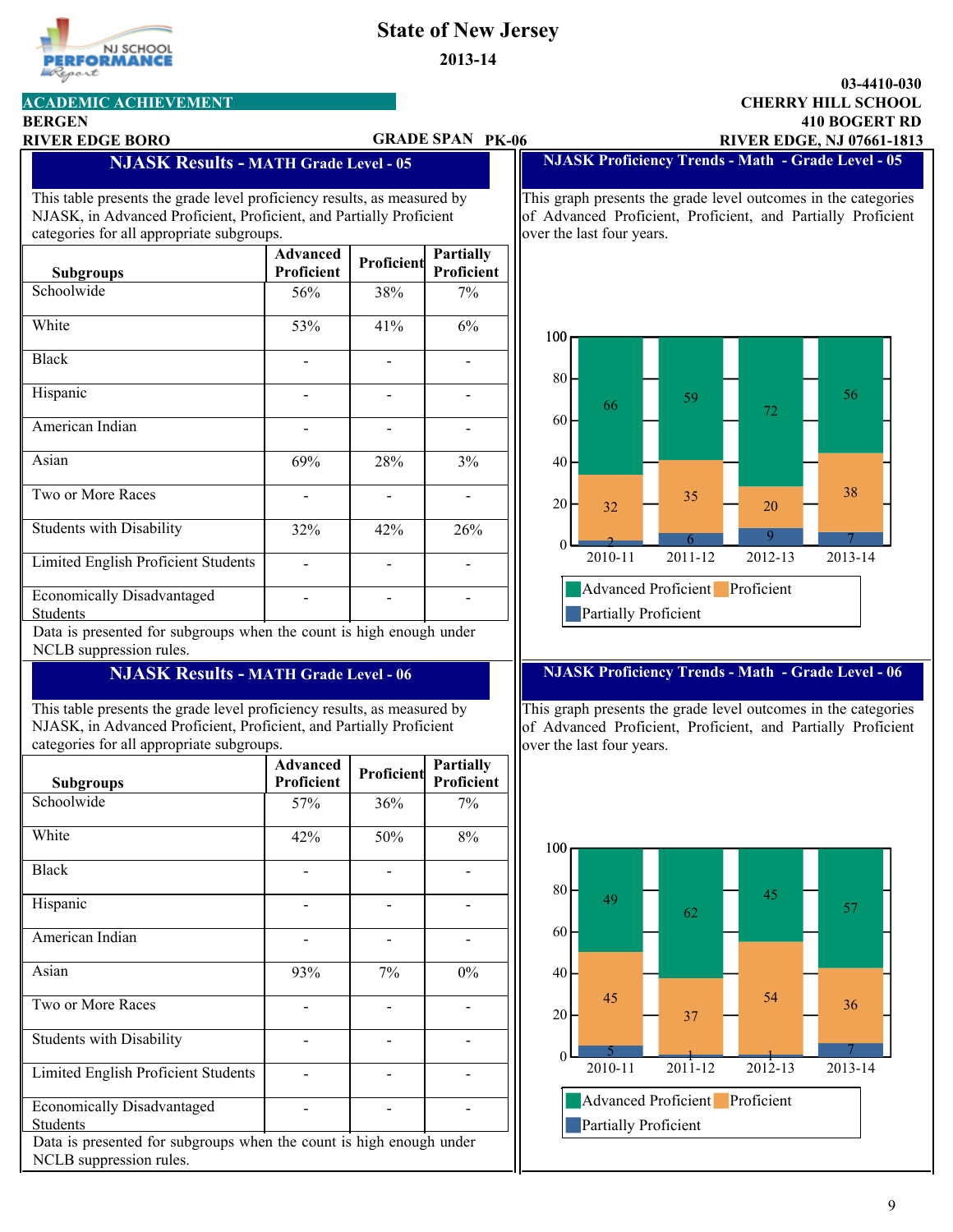**2013-14**

#### **BERGEN ACADEMIC ACHIEVEMENT**

RFORMAI

NJ SCHOOL

#### **GRADE SPAN**

#### **410 BOGERT RD CHERRY HILL SCHOOL 03-4410-030 RIVER EDGE BORO PK-06 RIVER EDGE, NJ 07661-1813**

#### **2013 National Assessment Educational Progress (NAEP)**

The National Assessment of Educational Progress (NAEP) is the largest national assessment of what our nation's students know and can do. NAEP assesses fourth-, eighth-, and twelfth-grade students in subjects such as reading, mathematics, science, and writing. The reporting of NAEP scores on state report cards is a federal mandate. The results of NAEP are also published as the Nation's Report Card, and are available for the nation, states, and, in some cases, urban districts. The NAEP scores on the report card include grades four and eight 2013 reading and math scores for New Jersey which are the last scores published. For subgroup outcomes, visit :

[http://www.nj.gov/education/pr/1314/naep/naep4math.html](http://www.nj.gov/education/pr/1213/naep/naep4math.html) For more information, visit <http://nces.ed.gov/nationsreportcard/>

|                     | <b>Proficiency Percentages</b> |                    |              |    |                              |  |
|---------------------|--------------------------------|--------------------|--------------|----|------------------------------|--|
| <b>Grade 4 Math</b> | <b>State/Nation</b>            | <b>Below Basic</b> | <b>Basic</b> |    | <b>Proficient</b>   Advanced |  |
| All Students        | State (NJ)                     |                    | 38           | 39 | 10                           |  |
| All Students        | Nation                         |                    | $\mathbf{4}$ | 34 |                              |  |

#### **2013 National Assessment Educational Progress (NAEP)**

The National Assessment of Educational Progress (NAEP) is the largest national assessment of what our nation's students know and can do. NAEP assesses fourth-, eighth-, and twelfth-grade students in subjects such as reading, mathematics, science, and writing. The reporting of NAEP scores on state report cards is a federal mandate. The results of NAEP are also published as the Nation's Report Card, and are available for the nation, states, and, in some cases, urban districts. The NAEP scores on the report card include grades four and eight 2013 reading and math scores for New Jersey which are the last scores published.For subgroup outcomes, visit :

[http://www.nj.gov/education/pr/1314/naep/naep8math.html](http://www.nj.gov/education/pr/1213/naep/naep8math.html) For more information, visit <http://nces.ed.gov/nationsreportcard/>

|                     | <b>Proficiency Percentages</b> |                    |              |    |                              |  |
|---------------------|--------------------------------|--------------------|--------------|----|------------------------------|--|
| <b>Grade 8 Math</b> | <b>State/Nation</b>            | <b>Below Basic</b> | <b>Basic</b> |    | <b>Proficient</b>   Advanced |  |
| All Students        | State (NJ)                     |                    | 34           | 33 | 16                           |  |
| All Students        | Nation                         | 26                 | 38           | 27 |                              |  |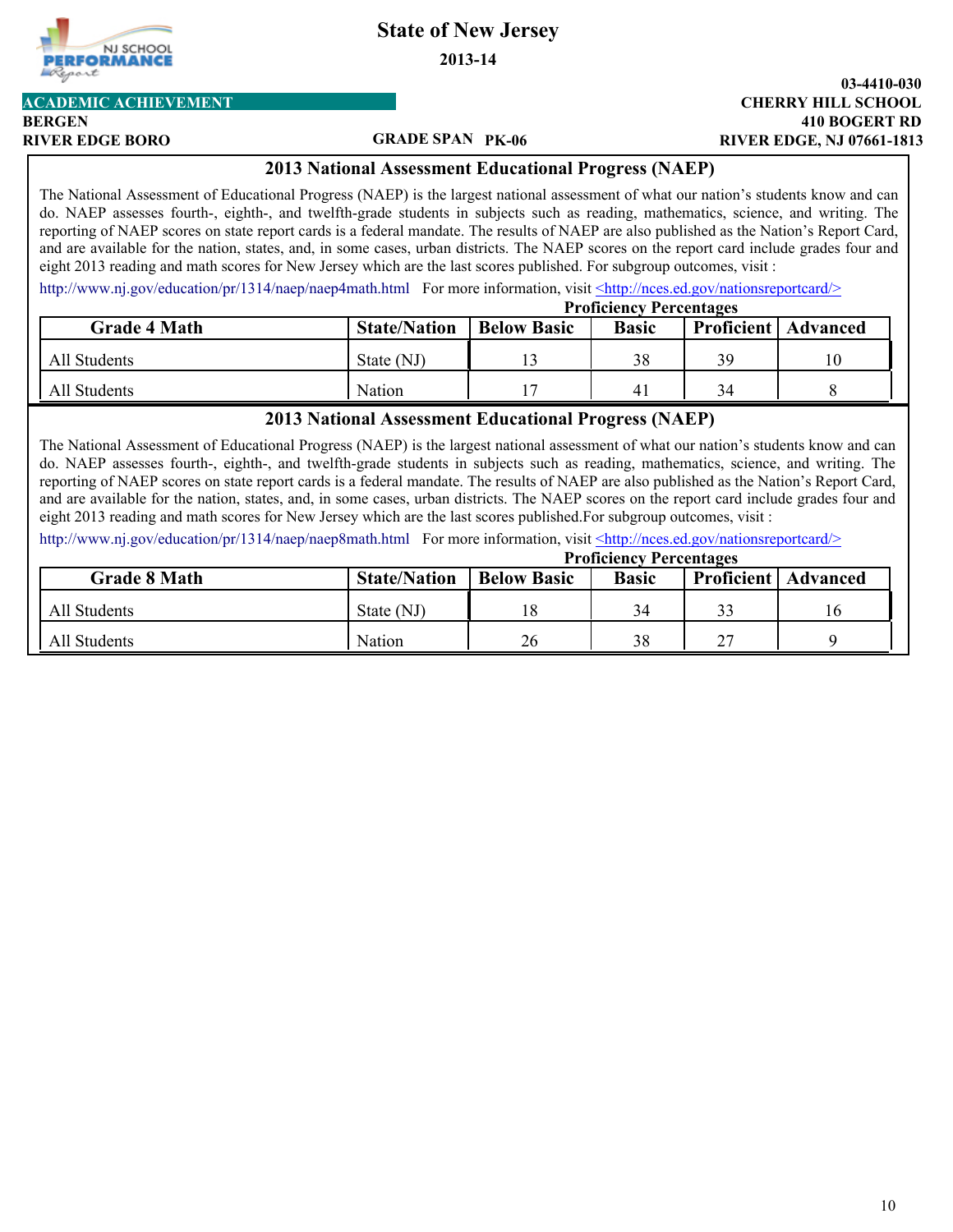# **PERFORMANCE** Report

**ACADEMIC ACHIEVEMENT**

# **State of New Jersey**

**2013-14**

#### **410 BOGERT RD CHERRY HILL SCHOOL 03-4410-030 RIVER EDGE BORO PK-06 RIVER EDGE, NJ 07661-1813**

| <b>BERGEN</b>                                                                                                                                                                               |                               |            |                                |                  |                           |                      |            | <b>410 BOGERT RD</b>                                                                                                           |
|---------------------------------------------------------------------------------------------------------------------------------------------------------------------------------------------|-------------------------------|------------|--------------------------------|------------------|---------------------------|----------------------|------------|--------------------------------------------------------------------------------------------------------------------------------|
| <b>RIVER EDGE BORO</b>                                                                                                                                                                      |                               |            | <b>GRADE SPAN PK-06</b>        |                  |                           |                      |            | <b>RIVER EDGE, NJ 07661-1813</b>                                                                                               |
| <b>NJASK Results - Science Grade Level - 04</b>                                                                                                                                             |                               |            |                                |                  |                           |                      |            | <b>NJASK Proficiency Trends - Science - Grade Level - 04</b>                                                                   |
| This table presents the grade level proficiency results, as measured by<br>NJASK, in Advanced Proficient, Proficient, and Partially Proficient<br>categories for all appropriate subgroups. |                               |            |                                |                  | over the last four years. |                      |            | This graph presents the grade level outcomes in the categories<br>of Advanced Proficient, Proficient, and Partially Proficient |
| <b>Subgroups</b>                                                                                                                                                                            | <b>Advanced</b><br>Proficient | Proficient | <b>Partially</b><br>Proficient |                  |                           |                      |            |                                                                                                                                |
| Schoolwide                                                                                                                                                                                  | 77%                           | 17%        | 6%                             |                  |                           |                      |            |                                                                                                                                |
| White                                                                                                                                                                                       | 71%                           | 21%        | 8%                             | 100 <sub>0</sub> |                           |                      |            |                                                                                                                                |
| <b>Black</b>                                                                                                                                                                                |                               |            | $\overline{\phantom{0}}$       | 80 <sup>2</sup>  |                           | 55                   | 60         |                                                                                                                                |
| Hispanic                                                                                                                                                                                    |                               |            |                                | $60 -$           | 62                        |                      |            | 77                                                                                                                             |
| American Indian                                                                                                                                                                             |                               |            |                                | 40               |                           |                      |            |                                                                                                                                |
| Asian                                                                                                                                                                                       | 92%                           | 8%         | 0%                             |                  |                           | 41                   |            |                                                                                                                                |
| Two or More Races                                                                                                                                                                           |                               |            |                                | 20               | 35                        |                      | 36         | 17                                                                                                                             |
| <b>Students with Disability</b>                                                                                                                                                             |                               |            |                                | $\theta$         | 2010-11                   | 2011-12              | 2012-13    | 6.<br>2013-14                                                                                                                  |
| Limited English Proficient<br><b>Students</b>                                                                                                                                               |                               |            |                                |                  |                           | Advanced Proficient  | Proficient |                                                                                                                                |
| <b>Economically Disadvantaged</b><br>Students                                                                                                                                               |                               |            | $\blacksquare$                 |                  |                           | Partially Proficient |            |                                                                                                                                |
| Data is presented for subgroups when the count is high enough under<br>NCLB suppression rules.                                                                                              |                               |            |                                |                  |                           |                      |            |                                                                                                                                |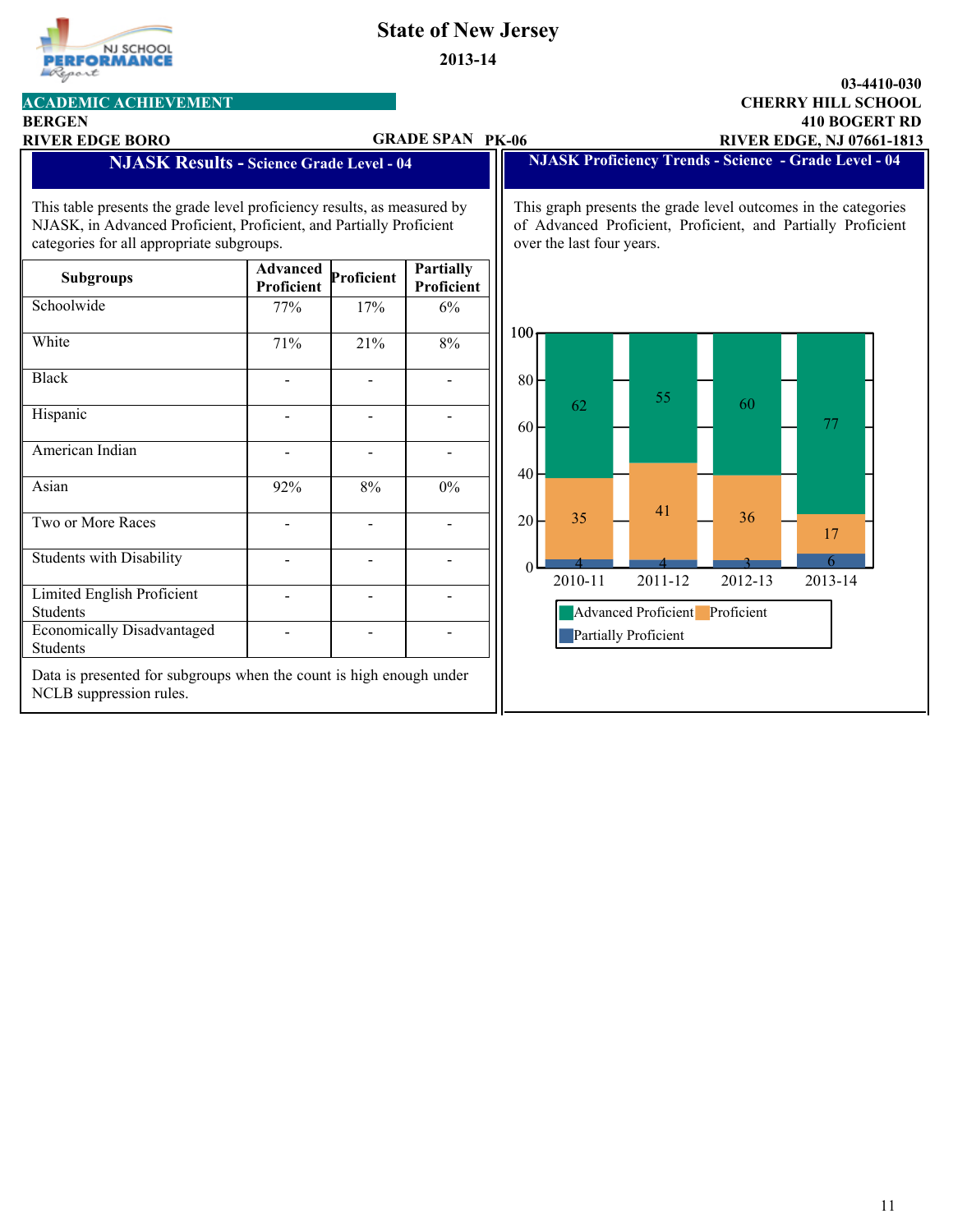**2013-14**

# NJ SCHOOL :FOR N

### **BERGEN COLLEGE AND CAREER READINESS**

### **GRADE SPAN**

#### **410 BOGERT RD CHERRY HILL SCHOOL 03-4410-030 RIVER EDGE BORO PK-06 RIVER EDGE, NJ 07661-1813**

Students in both elementary and middles schools begin to demonstrate college readiness behaviors long before they even enter high school. Among the behaviors that research has shown to be indicative of success and college and career readiness are regularly attending school and challenging themselves with rigorous course work. The table presents the percentage of students who were chronically absent during the prior school year. A chronically absent student is a student who was not present for any reason for 10% or more of the total days possible for that individual student.

The first column - Schoolwide Performance - represents the outcomes for these particular indicators in this school. The second column - Peer School Percentile - indicates how the school's performance compares to its group of peer schools. For example, a school whose peer school percentile is 65 in Chronic Absenteeism has a lower Chronic Absenteeism than 65% of its peer group. The third column - Statewide Percentile - indicates how the school's performance compares to schools across the state. The fourth column - Statewide Target - provides the statewide targets for each of these indicators. The last column - Met Target? - indicates whether the School Performance met or exceeded the statewide target.

The Summary row presents the averages of the peer school percentiles, the average of statewide percentiles and the percentage of statewide targets met.

| <b>College and Career Readiness</b> | <b>School</b> | <b>Peer Rank</b> | <b>Statewide Rank</b> | <b>Statewide</b> | <b>Met Target?</b> |
|-------------------------------------|---------------|------------------|-----------------------|------------------|--------------------|
| <b>Indicators</b>                   | Performance   | (Percentile)     | (Percentile)          | <b>Target</b>    |                    |
|                                     |               |                  |                       |                  |                    |
| Chronic Absenteeism $(\% )$         | $4\%$         | 42               |                       | 6%               | Y ES               |
|                                     |               |                  |                       |                  |                    |
| Summary                             |               |                  |                       |                  | 100%               |

**Chronic Absenteeism** - Number of students in the most recent school year that missed 10% or more of the instructional days in the school year divided by the total number of students enrolled.

### **Chronic Absenteeism Trend**

This graph presents the percentage of the enrolled students who were chronically absent for the past two years.



#### **Absenteeism**

The chart below presents the percentage of students who were absent in each category of absence: 0 absences, 1- 5 absences, 6 - 10 absences, 11 - 15 absences, and more than 15 absences. An absence is defined as being 'not present' and includes the days missed regardless of whether they were determined to be excused or unexcused by the school.

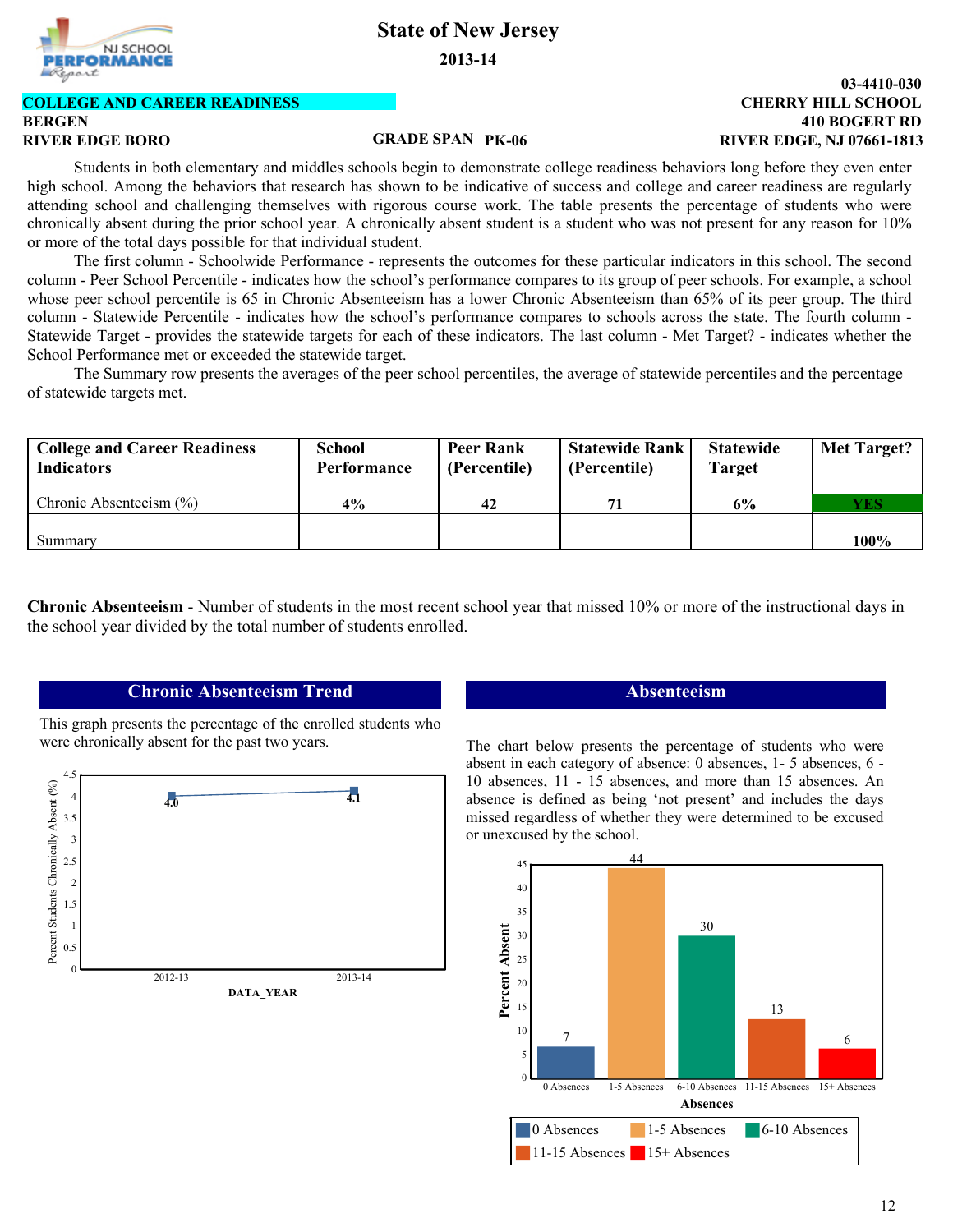**2013-14**



## **BERGEN STUDENT GROWTH**

#### **410 BOGERT RD CHERRY HILL SCHOOL 03-4410-030 RIVER EDGE BORO PK-06 RIVER EDGE, NJ 07661-1813**

**GRADE SPAN**

This section of the performance report presents data about student growth, utilizing the Student Growth Percentile Methodology (SGP). SGP creates a measure of how students progressed in grades 4 through 8 in NJ ASK Language Arts Literacy and Math when compared to other students with a similar NJ ASK test score history. A short video explaining the methodology can be found here: http://www.state.nj.us/education/njsmart/performance/

The first column - Schoolwide Performance - presents the schoolwide median growth score in either Language Arts Literacy or Math for all students in the school. The second column - Peer Percentile - indicates how the school's growth performance compares to its group of peer schools. The third column - Statewide Percentile - indicates how a school compares to schools across the state. The last column - Met Target? - indicates whether the school's performance met or exceeded the target.

The summary row presents the averages of the peer school percentiles, the averages of statewide percentiles, the percentage of statewide targets met.

| <b>Student Growth Indicators</b>       | Schoolwide<br>Performance | Peer<br>Percentile | <b>Statewide</b><br>Percentile | <b>Statewide</b><br><b>Target</b> | Met Target? |
|----------------------------------------|---------------------------|--------------------|--------------------------------|-----------------------------------|-------------|
| <b>Student Growth on Language Arts</b> | 66                        | 84                 | 94                             | 35                                | <b>YES</b>  |
| <b>Student Growth on Math</b>          | 62                        | 52                 | 81                             | 35                                | <b>YES</b>  |
|                                        |                           | 68                 | 88                             |                                   | 100%        |

#### **Student Growth**

This table presents for all students with growth scores the interaction between their proficiency level on NJASK and their growth scores. For example, in the top left cell the percentage of students who are both partially proficient AND also demonstrating low growth is displayed.

*Language Arts* **Math Math** *Math Math* 

|                                      | <b>GROWTH</b> |                |             |  |  |  |
|--------------------------------------|---------------|----------------|-------------|--|--|--|
|                                      | Low           | <b>Typical</b> | <b>High</b> |  |  |  |
| Partially<br><b>Proficient</b>       | 8%            | 3%             | $1\%$       |  |  |  |
| Proficient                           | 14%           | 24%            | 35%         |  |  |  |
| <b>Advanced</b><br><b>Proficient</b> | $0\%$         | $2\%$          | 14%         |  |  |  |

| :OWTH          |       |                                | <b>GROWTH</b> |                |       |
|----------------|-------|--------------------------------|---------------|----------------|-------|
| <b>Typical</b> | High  |                                | Low           | <b>Typical</b> | High  |
| 3%             | $1\%$ | <b>Partially</b><br>Proficient | 4%            | $2\%$          | $0\%$ |
| 24%            | 35%   | Proficient                     | 10%           | 14%            | 12%   |
| 2%             | 14%   | <b>Advanced</b><br>Proficient  | 7%            | 16%            | 35%   |

**Low Growth** is defined as an **Student Growth Percentile score less than 35**. **Typical Growth** is defined as an **Student Growth Percentile score between 35 and 65. High Growth** is defined as a **Student Growth Percentile score higher than 65.**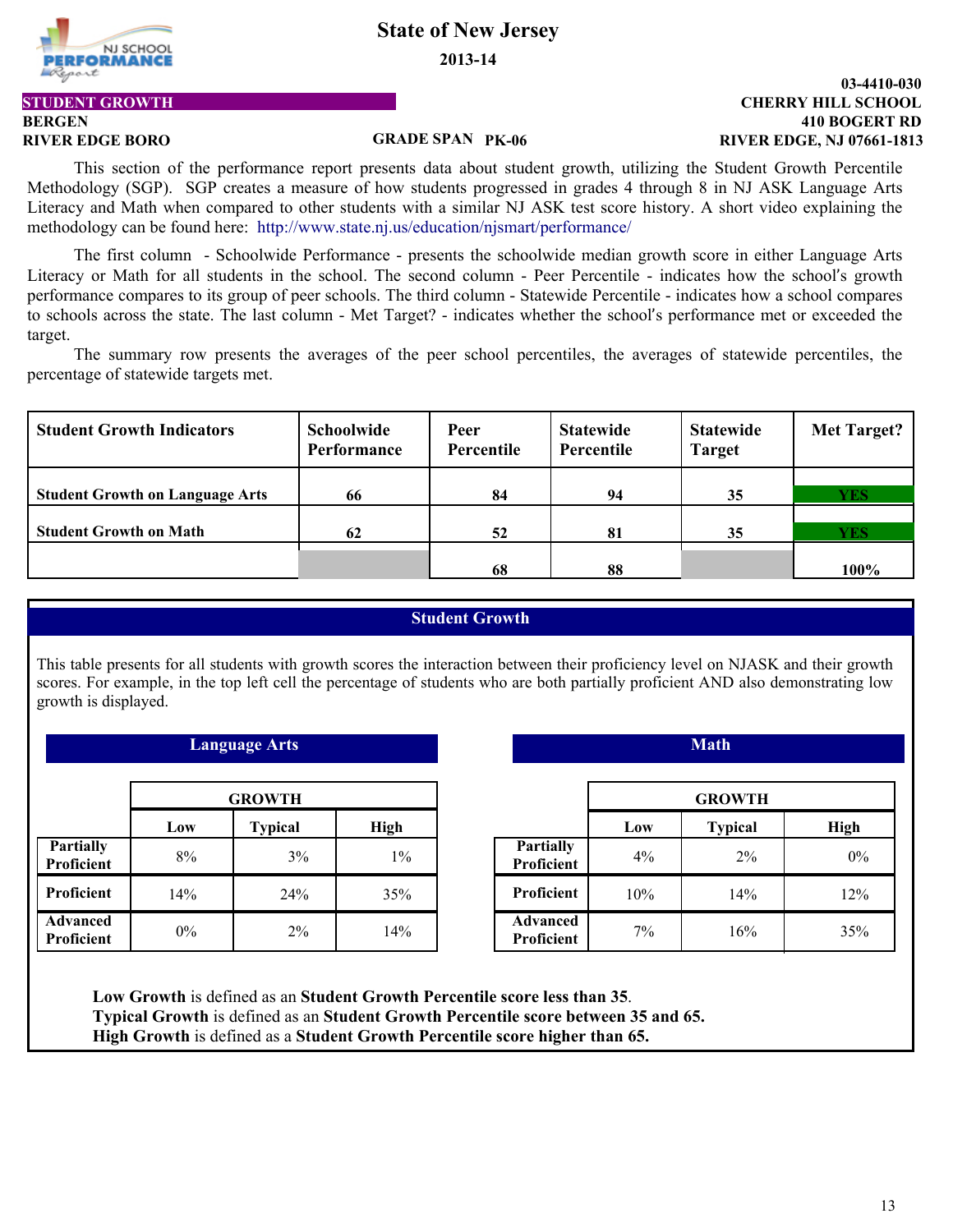## NJ SCHOOL **LFORMANCE**

# **State of New Jersey**

**2013-14**

# **BERGEN WITHIN SCHOOL ACHIEVEMENT GAP**

#### **GRADE SPAN**

### **410 BOGERT RD CHERRY HILL SCHOOL RIVER EDGE BORO PK-06 RIVER EDGE, NJ 07661-1813**

**03-4410-030**

This section of the performance report presents data about the achievement gap that exists within a school - as measured by the difference between the students' scale scores at the 25th and 75th percentile in the school, the so-called Interquartile Range (IQR). Taken together with an understanding of the overall and average achievement levels in the school, the IQR furthers an understanding of the range of student outcomes that exist in a school. A school gap smaller than the state gap indicates that the school's range of student outcomes is narrower than the state's while a school gap larger than the state gap indicates that the school's range of student outcomes is larger than the state's.

#### **NJ ASK Language Arts 25th %ile vs 75th%ile NJ ASK Math 25th %ile vs 75th%ile**

This table presents the scale scores associated with students at the bottom (0th percentile), the 25th percentile, the 50th percentile, the 75th percentile and the top (99th percentile) of school's distribution.

| Percentile       | <b>School Scale Score</b> | <b>State Scale Score</b> | Percentile       | <b>School Scale</b> |
|------------------|---------------------------|--------------------------|------------------|---------------------|
| 99th             | 259                       | 300                      | 99th             | 300                 |
| 75th             | 234                       | 221                      | 75th             | 282                 |
| <b>50th</b>      | 218                       | 207                      | <b>50th</b>      | 251                 |
| 25 <sub>th</sub> | 204                       | 188                      | 25 <sub>th</sub> | 222                 |
| 0th              | 170                       | 100                      | 0th              | 115                 |

|                  | <b>School</b> | Scale Score Gap - Scale Score Gap -<br><b>State</b> |
|------------------|---------------|-----------------------------------------------------|
| 25th vs 75th Gap | 30            | 33                                                  |

#### **Grade Level - 04 Grade Level - 04**

#### **NJ ASK Language Arts 25th %ile vs 75th%ile NJ ASK Math 25th %ile vs 75th%ile**

This table presents the scale scores associated with students at the bottom (0th percentile), the 25th percentile, the 50th percentile, the 75th percentile and the top (99th percentile) of school's distribution.

| Percentile       | <b>School Scale Score</b> | <b>State Scale Score</b> | Percentile       | <b>School Scale</b> |
|------------------|---------------------------|--------------------------|------------------|---------------------|
| 99th             | 261                       | 300                      | 99th             | 300                 |
| 75th             | 233                       | 219                      | 75 <sub>th</sub> | 291                 |
| <b>50th</b>      | 219                       | 202                      | 50th             | 264                 |
| 25 <sub>th</sub> | 208                       | 186                      | 25 <sub>th</sub> | 224                 |
| 0th              | 173                       | 100                      | 0th              | 151                 |

|                  | <b>School</b> | Scale Score Gap - Scale Score Gap -<br><b>State</b> |
|------------------|---------------|-----------------------------------------------------|
| 25th vs 75th Gap |               | 33                                                  |

### **Grade Level - 03 Grade Level - 03**

This table presents the scale scores associated with students at the bottom (0th percentile), the 25th percentile, the 50th percentile, the 75th percentile and the top (99th percentile) of school's distribution.

| <b>State Scale Score</b>                  | Percentile       | <b>School Scale Score</b> | <b>State Scale Score</b>       |
|-------------------------------------------|------------------|---------------------------|--------------------------------|
| 300                                       | 99th             | 300                       | 300                            |
| 221                                       | 75th             | 282                       | 268                            |
| 207                                       | <b>50th</b>      | 251                       | 229                            |
| 188                                       | 25 <sub>th</sub> | 222                       | 200                            |
| 100                                       | 0th              | 115                       | 100                            |
| $\sim$ $\sim$<br>$\overline{\phantom{a}}$ |                  | .<br>$\sim$               | $\sim$ $\sim$ $\sim$<br>$\sim$ |

| hool | ore Gap - Scale Score Gap -<br><b>State</b> |                  | <b>School</b> | Scale Score Gap - Scale Score Gap -<br><b>State</b> |
|------|---------------------------------------------|------------------|---------------|-----------------------------------------------------|
| 30   |                                             | 25th vs 75th Gap | 60            | 68                                                  |

This table presents the scale scores associated with students at the bottom (0th percentile), the 25th percentile, the 50th percentile, the 75th percentile and the top (99th percentile) of school's distribution.

| <b>State Scale Score</b> | Percentile       | <b>School Scale Score</b> | <b>State Scale Score</b> |
|--------------------------|------------------|---------------------------|--------------------------|
| 300                      | 99th             | 300                       | 300                      |
| 219                      | 75th             | 291                       | 264                      |
| 202                      | <b>50th</b>      | 264                       | 228                      |
| 186                      | 25 <sub>th</sub> | 224                       | 195                      |
| 100                      | 0th              | 51                        | 100                      |

| hool | ore Gap - Scale Score Gap -<br>State |                  | <b>School</b> | Scale Score Gap - Scale Score Gap -<br>State |
|------|--------------------------------------|------------------|---------------|----------------------------------------------|
|      |                                      | 25th vs 75th Gap |               | 69                                           |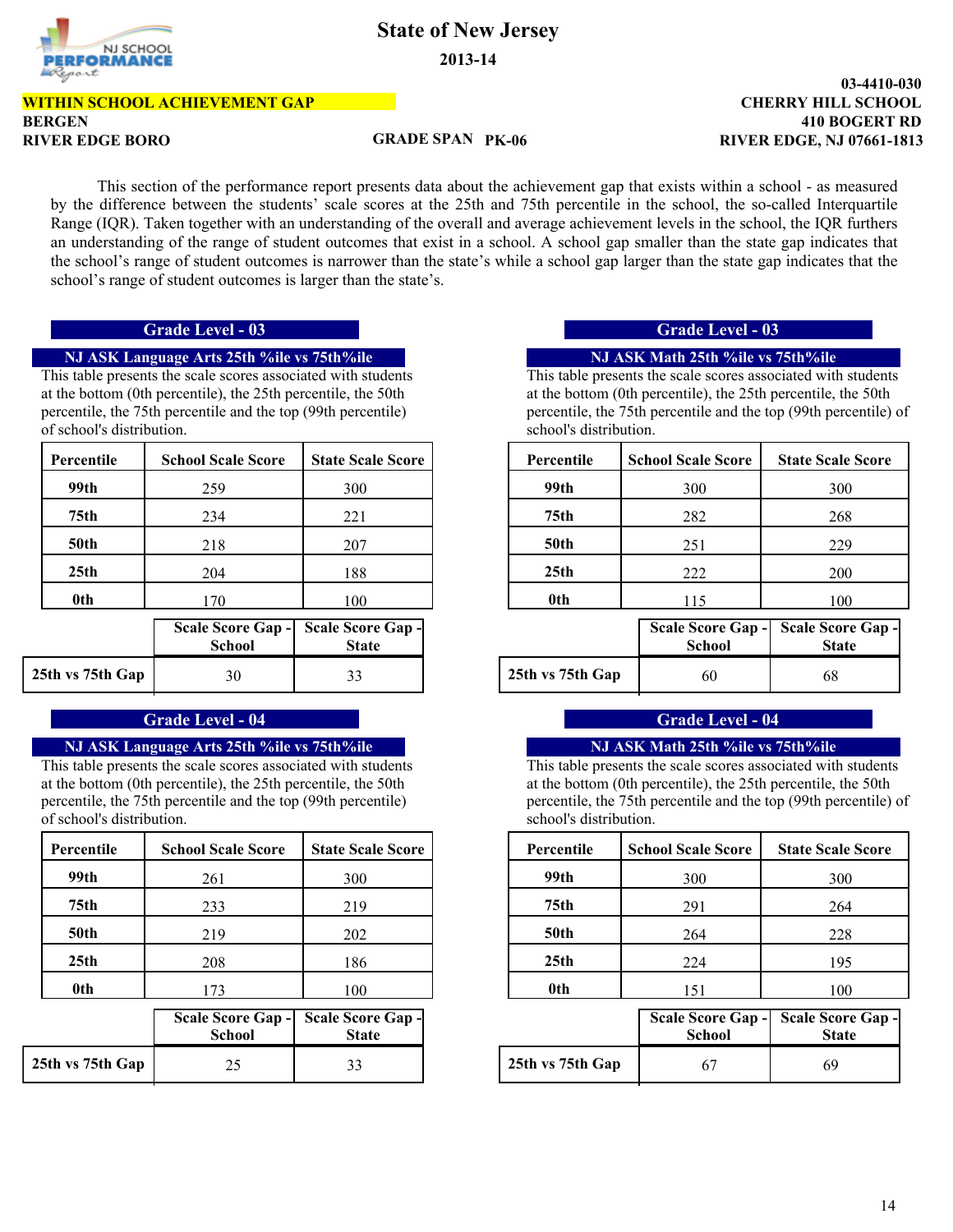

**WITHIN SCHOOL ACHIEVEMENT GAP**

**BERGEN**

### **GRADE SPAN**

**410 BOGERT RD CHERRY HILL SCHOOL 03-4410-030 RIVER EDGE BORO PK-06 RIVER EDGE, NJ 07661-1813**

**Grade Level - 05 Grade Level - 05** 

This table presents the scale scores associated with students at the bottom (0th percentile), the 25th percentile, the 50th percentile, the 75th percentile and the top (99th percentile) of school's distribution.

| Percentile       | <b>School Scale Score</b> | <b>State Scale Score</b> | Percentile       | <b>School Scale</b> |
|------------------|---------------------------|--------------------------|------------------|---------------------|
| 99th             | 266                       | 300                      | 99th             | 300                 |
| 75th             | 238                       | 224                      | 75 <sub>th</sub> | 287                 |
| <b>50th</b>      | 221                       | 206                      | <b>50th</b>      | 254                 |
| 25 <sub>th</sub> | 209                       | 186                      | 25 <sub>th</sub> | 232                 |
| 0th              | l 75                      | 100                      | 0th              | 159                 |

|                  | School | Scale Score Gap - Scale Score Gap -<br><b>State</b> |                  | Scale Score Gap - Scale Sco<br>School | St |
|------------------|--------|-----------------------------------------------------|------------------|---------------------------------------|----|
| 25th vs 75th Gap | οq     | 38                                                  | 25th vs 75th Gap |                                       | 56 |

#### **Grade Level - 06 Grade Level - 06**

#### **NJ ASK Language Arts 25th %ile vs 75th%ile NJ ASK Math 25th %ile vs 75th%ile**

This table presents the scale scores associated with students at the bottom (0th percentile), the 25th percentile, the 50th percentile, the 75th percentile and the top (99th percentile) of school's distribution.

| Percentile       | <b>School Scale Score</b> | <b>State Scale Score</b> | Percentile       | <b>School Scale</b> |
|------------------|---------------------------|--------------------------|------------------|---------------------|
| 99th             | 275                       | 300                      | 99th             | 300                 |
| 75th             | 244                       | 230                      | 75th             | 281                 |
| <b>50th</b>      | 228                       | 211                      | <b>50th</b>      | 254                 |
| 25 <sub>th</sub> | 209                       | 192                      | 25 <sub>th</sub> | 229                 |
| 0th              | 54                        | 100                      | 0th              | 132                 |

|                  | <b>School</b> | <b>State</b> |
|------------------|---------------|--------------|
| 25th vs 75th Gap |               |              |

#### **NJ ASK Language Arts 25th %ile vs 75th%ile NJ ASK Math 25th %ile vs 75th%ile**

This table presents the scale scores associated with students at the bottom (0th percentile), the 25th percentile, the 50th percentile, the 75th percentile and the top (99th percentile) of school's distribution.

| <b>State Scale Score</b>         | Percentile       | <b>School Scale Score</b>                 | <b>State Scale Score</b>                 |
|----------------------------------|------------------|-------------------------------------------|------------------------------------------|
| 300                              | 99th             | 300                                       | 300                                      |
| 224                              | 75th             | 287                                       | 262                                      |
| 206                              | <b>50th</b>      | 254                                       | 235                                      |
| 186                              | 25 <sub>th</sub> | 232                                       | 206                                      |
| 100                              | 0th              | 159                                       | 100                                      |
| cale Score Gap -<br><b>State</b> |                  | <b>Scale Score Gap -</b><br><b>School</b> | <b>Scale Score Gap -</b><br><b>State</b> |
|                                  |                  |                                           |                                          |

This table presents the scale scores associated with students at the bottom (0th percentile), the 25th percentile, the 50th percentile, the 75th percentile and the top (99th percentile) of school's distribution.

| <b>State Scale Score</b> | Percentile |                  | <b>School Scale Score</b> | <b>State Scale Score</b> |  |
|--------------------------|------------|------------------|---------------------------|--------------------------|--|
| 300                      |            | 99th             | 300                       | 300                      |  |
| 230                      |            | 75th             | 281                       | 259                      |  |
| 211                      |            | <b>50th</b>      | 254                       | 228                      |  |
| 192                      |            | 25 <sub>th</sub> | 229                       | 201                      |  |
| 100                      |            | 0th              | 132                       | 100                      |  |

| hool | ore Gap - Scale Score Gap -<br><b>State</b> |                  | School | Scale Score Gap - Scale Score Gap -<br><b>State</b> |
|------|---------------------------------------------|------------------|--------|-----------------------------------------------------|
| 35   |                                             | 25th vs 75th Gap |        |                                                     |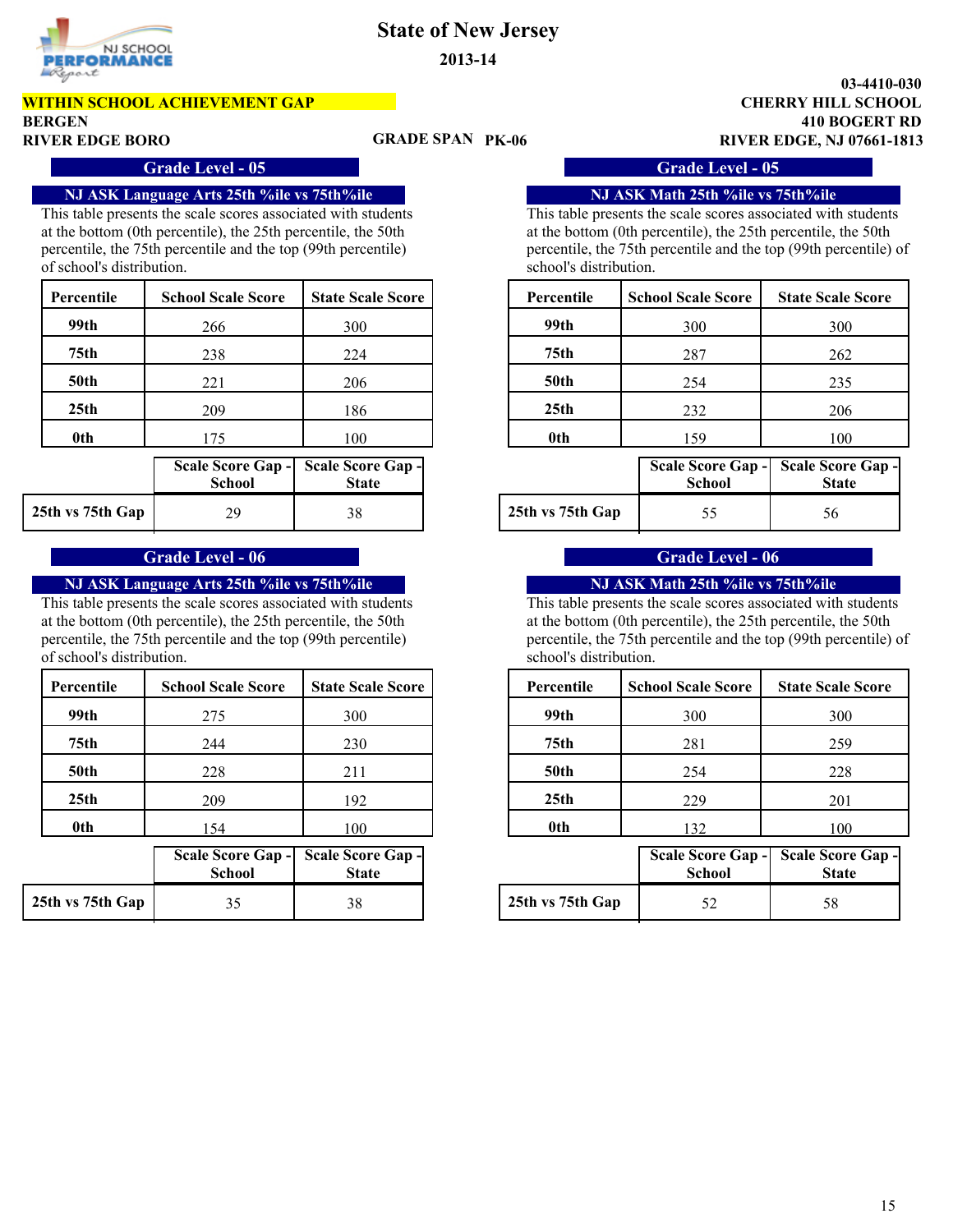

**BERGEN SCHOOL CLIMATE**

#### **GRADE SPAN**

**410 BOGERT RD CHERRY HILL SCHOOL 03-4410-030 RIVER EDGE BORO PK-06 RIVER EDGE, NJ 07661-1813**

### **Length of School Day Instructional Time**

This table presents the amount of time a school is in session for a typical student on a normal school day.

|         | School          |
|---------|-----------------|
| 2013-14 | 6 Hrs. 20 Mins. |

#### **Student Suspension Rate Student Expulsions**

This table presents the percentage of students who were suspended one or more times during the school year.

|         | <b>School</b> |
|---------|---------------|
| 2013-14 | $0.0\%$       |

This table presents the amount of time that a typical student is engaged in instructional activities under the supervision of a certified teacher.

| 2013-14            | School             |
|--------------------|--------------------|
| <b>Full Time</b>   | 5 Hrs 28 Mins      |
| <b>Shared Time</b> | $0$ Hrs. $0$ Mins. |

This table presents the number of students who were expelled from the school and district during the school year.

|         | <b>School</b> |
|---------|---------------|
| 2013-14 |               |

#### **Student to Staff Ratio**

This table presents the count of students per faculty member or administrator in the school. All staff are counted in full-time equivalents.

| 2013-14               | <b>School</b> |
|-----------------------|---------------|
| <b>Faculty</b>        | 4             |
| <b>Administrators</b> | 361           |